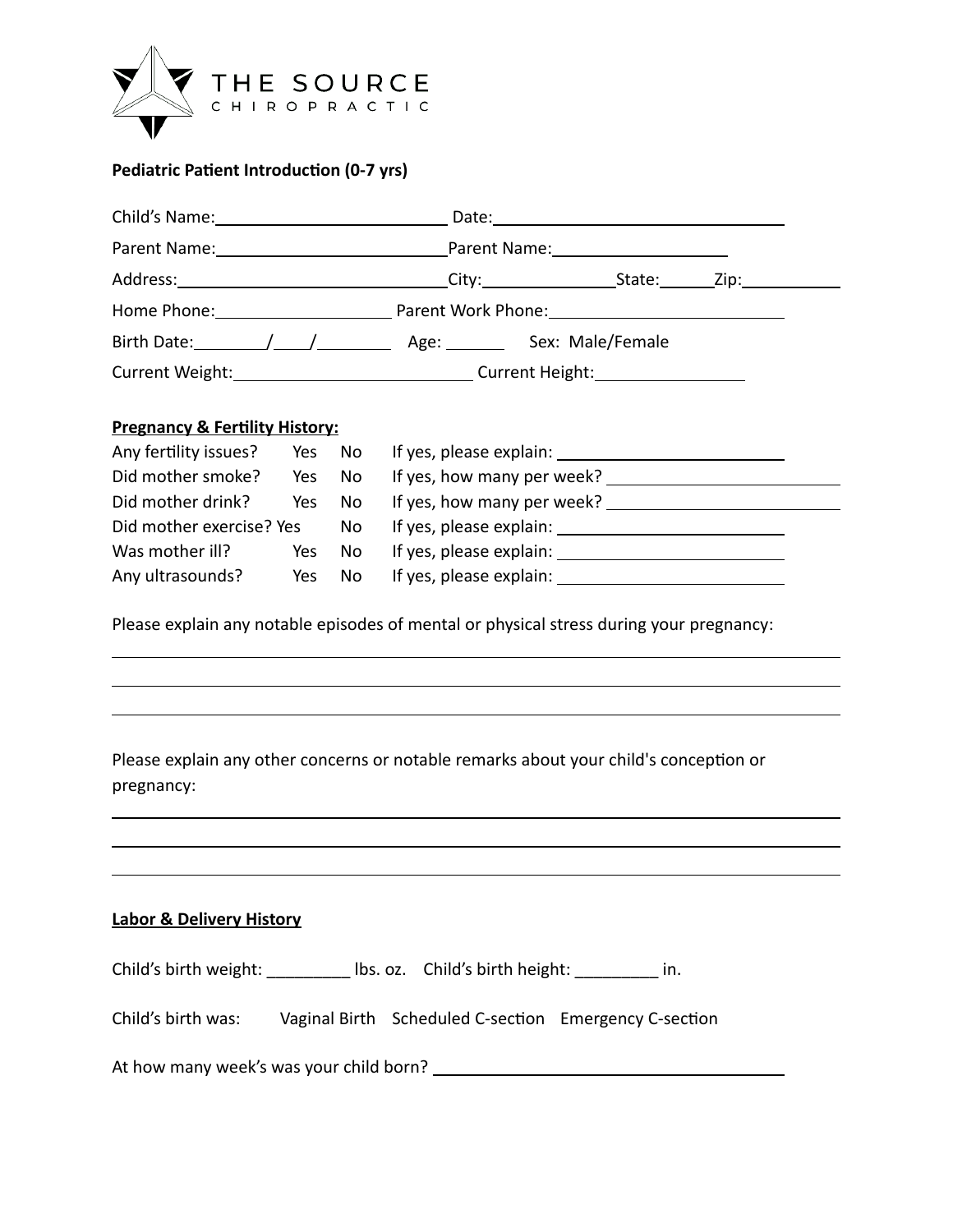|                                                                                      |                                                                                  | Child's birth was: At home At a birthing center At a hospital Other:                                 |
|--------------------------------------------------------------------------------------|----------------------------------------------------------------------------------|------------------------------------------------------------------------------------------------------|
|                                                                                      |                                                                                  |                                                                                                      |
| Please circle any applicable interventions or complications:                         |                                                                                  |                                                                                                      |
| Breech Induction Pain meds Epidural                                                  |                                                                                  | Episiotomy Vacuum extraction                                                                         |
| Medical Induction Forceps Pitocin Other:                                             |                                                                                  |                                                                                                      |
|                                                                                      |                                                                                  | Please describe any other concerns or notable remarks about your child's labor and/or delivery.      |
| <b>Growth &amp; Development History:</b>                                             | ,我们也不能在这里的时候,我们也不能在这里的时候,我们也不能会在这里的时候,我们也不能会在这里的时候,我们也不能会在这里的时候,我们也不能会在这里的时候,我们也 | <u> 1989 - John Stoff, amerikansk politiker (* 1989)</u>                                             |
| Is/was your child breastfed? Yes                                                     | No l                                                                             |                                                                                                      |
| Difficulty with breastfeeding?                                                       | No<br>Yes                                                                        |                                                                                                      |
| Did they ever use formula? Yes                                                       | No                                                                               |                                                                                                      |
| Did/does your child ever suffer from colic, reflux, or constipation as an infant?    |                                                                                  |                                                                                                      |
| Did/does your child frequently arch their neck/back, feel stiff, or bang their head? |                                                                                  |                                                                                                      |
| At what age did the child:                                                           |                                                                                  |                                                                                                      |
| Respond to sound: ______ Follow an object: ______ Hold their head up: ______         |                                                                                  |                                                                                                      |
| Vocalize: Teethe: Sit alone: Crawl: Walk: ____                                       |                                                                                  |                                                                                                      |
| Begin cow's milk: ______ Begin solid foods: _____                                    |                                                                                  |                                                                                                      |
|                                                                                      |                                                                                  |                                                                                                      |
|                                                                                      |                                                                                  | Please list any food intolerance or allergies, and when they began: ________________________________ |
|                                                                                      |                                                                                  |                                                                                                      |
|                                                                                      |                                                                                  | Please list your child's hospitalization and surgical history, including the year: ________________  |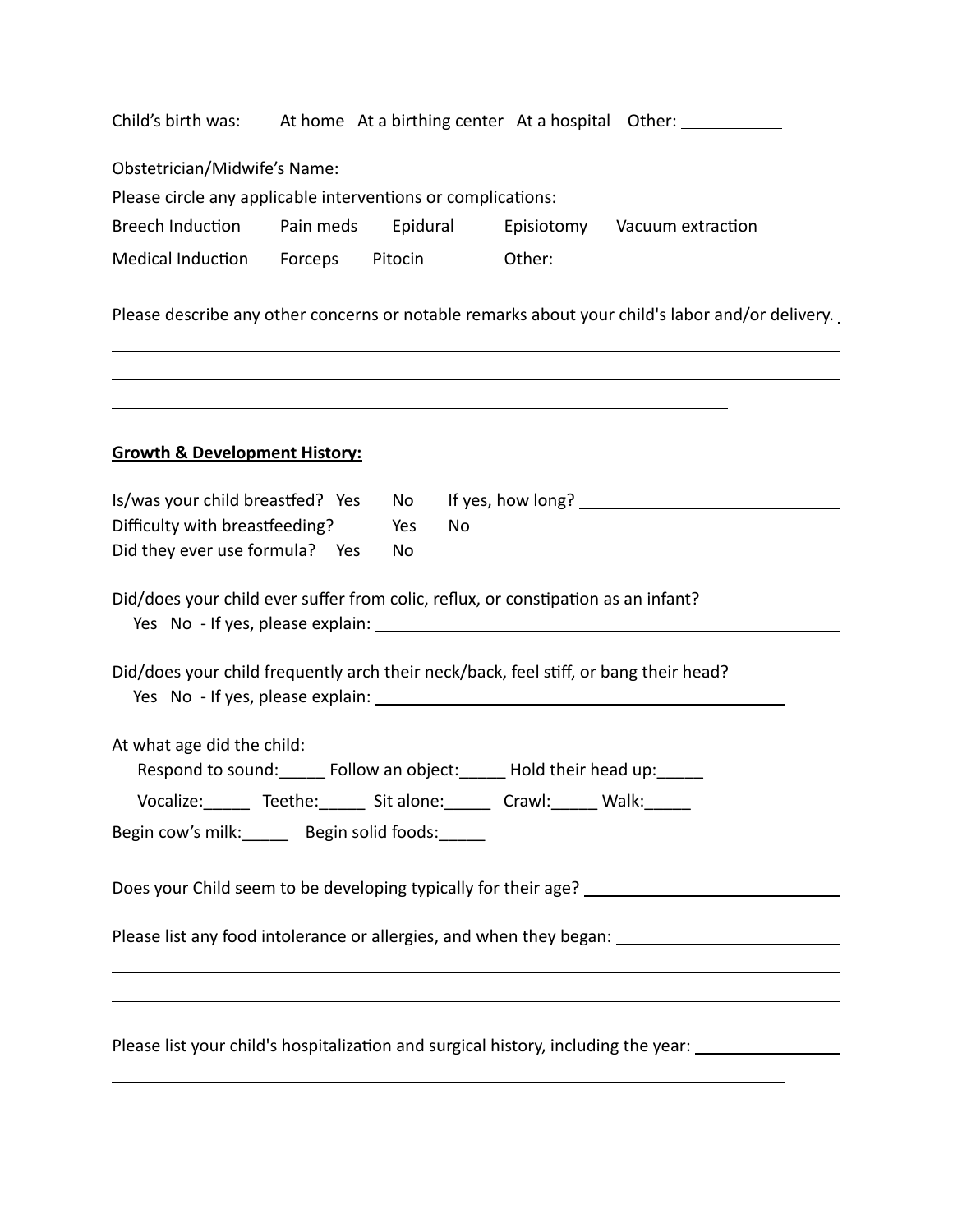Please list any major injuries, accidents, falls and/or fractures your child has sustained in his/her lifetime, including the year:

| Have you chosen to vaccinate your child? No Yes<br>If yes, some an alternate schedule some schedule<br>If yes, please list any vaccination reactions: _________________________________ |
|-----------------------------------------------------------------------------------------------------------------------------------------------------------------------------------------|
|                                                                                                                                                                                         |
| Has your child received any antibiotics? Yes No                                                                                                                                         |
| Night terrors or difficulty sleeping? Yes<br>No                                                                                                                                         |
|                                                                                                                                                                                         |
| Behavioral, social or emotional issues? Yes No                                                                                                                                          |
|                                                                                                                                                                                         |
| How many hours per day does your child typically spend watching a TV, computer, tablet or                                                                                               |
| How would you describe your child's diet?<br>Mostly whole, organic foods _____Pretty average _____High amount of processed foods                                                        |
| <b>Health Concerns:</b>                                                                                                                                                                 |
| Please list any health concerns below:                                                                                                                                                  |
|                                                                                                                                                                                         |
|                                                                                                                                                                                         |
|                                                                                                                                                                                         |
| When did the condition first begin?                                                                                                                                                     |
| How did the problem start? Suddenly<br>Gradually<br>Post-Injury                                                                                                                         |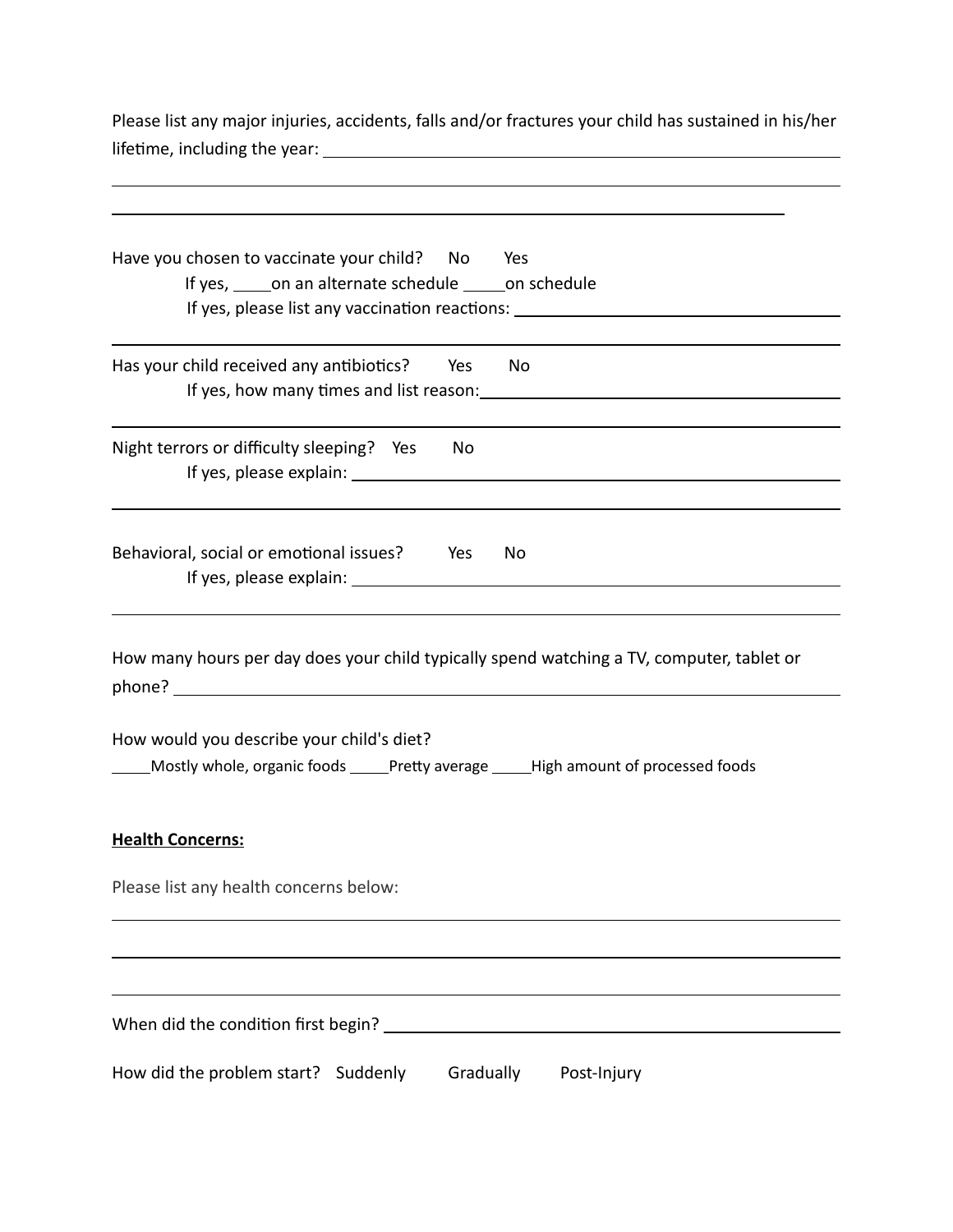| Has your child ever received care for this condition before?<br>If yes, please explain: The contract of the contract of the contract of the contract of the contract of the contract of the contract of the contract of the contract of the contract of the contract of the contract of the co |           |              | Yes<br>No |        |
|------------------------------------------------------------------------------------------------------------------------------------------------------------------------------------------------------------------------------------------------------------------------------------------------|-----------|--------------|-----------|--------|
| Is this condition: Getting worse                                                                                                                                                                                                                                                               | Improving | Intermittent | Constant  | Unsure |
| What makes the problem better?                                                                                                                                                                                                                                                                 |           |              |           |        |
| What makes the problem worse?                                                                                                                                                                                                                                                                  |           |              |           |        |
| <b>Health Goals:</b><br>What are your top three health goals for your child?                                                                                                                                                                                                                   |           |              |           |        |

1. 2. 3.

#### **CIRCLE ANY AND ALL OF THESE PROBLEMS WHICH HAVE HAPPENED**

| DIZZINESS/<br><b>VERTIGO</b>                         | <b>ASTHMA</b>                     | <b>KIDNEY PROBLEMS</b>                    | <b>CHRONIC FATIGUE</b>            |
|------------------------------------------------------|-----------------------------------|-------------------------------------------|-----------------------------------|
| <b>HEADACHES/</b><br><b>MIGRAINES</b>                | <b>TROUBLE EATING</b>             | <b>BLADDER</b><br><b>PROBLEMS</b>         | <b>RASHES</b>                     |
| <b>ANTIBIOTICS</b>                                   | <b>ALLERGIES</b>                  | <b>BED WETTING</b>                        | <b>TROUBLE</b><br><b>SLEEPING</b> |
| <b>EAR INFECTIONS</b>                                | <b>ARM NUMBNESS</b>               | <b>SCIATICA</b>                           | ADD/ADHD                          |
| <b>GRATING OF NECK</b>                               | <b>ARM PAIN</b>                   | <b>LEG NUMBESS</b>                        | <b>GERD</b>                       |
| <b>DIFFICULT BREAST</b><br><b>FEEDING</b>            | <b>NIGHT TERRORS</b>              | <b>FEET NUMBENSS</b>                      | <b>ANXIETY</b>                    |
| <b>NECK PAIN/</b><br><b>STIFFNESS</b>                | <b>SHOULDER PAIN</b>              | <b>LOW BACK PAIN</b>                      | <b>NERVOUSNESS</b>                |
| <b>TORTICOLLIS</b>                                   | <b>HEART DISORDER</b>             | <b>HIP PAIN</b>                           | <b>EPILEPSY</b>                   |
| <b>COLIC</b>                                         | <b>MID BACK PAIN</b>              | <b>LEG PAIN</b>                           | <b>VACCINE REACTION</b>           |
| <b>CHRONIC SINUS</b>                                 | <b>STOMACH</b><br><b>DISORDER</b> | <b>KNEE PAIN</b>                          | <b>OTHER</b>                      |
| <b>THROAT ISSUES</b>                                 | <b>LIVER DISEASE</b>              | <b>TONGUE/LIP TIE</b>                     |                                   |
| <b>SENSORY</b><br><b>PROCESSING</b><br><b>ISSUES</b> | <b>BOWEL PROBLEMS</b>             | <b>AUTISM SPECTRUM</b><br><b>DISORDER</b> |                                   |